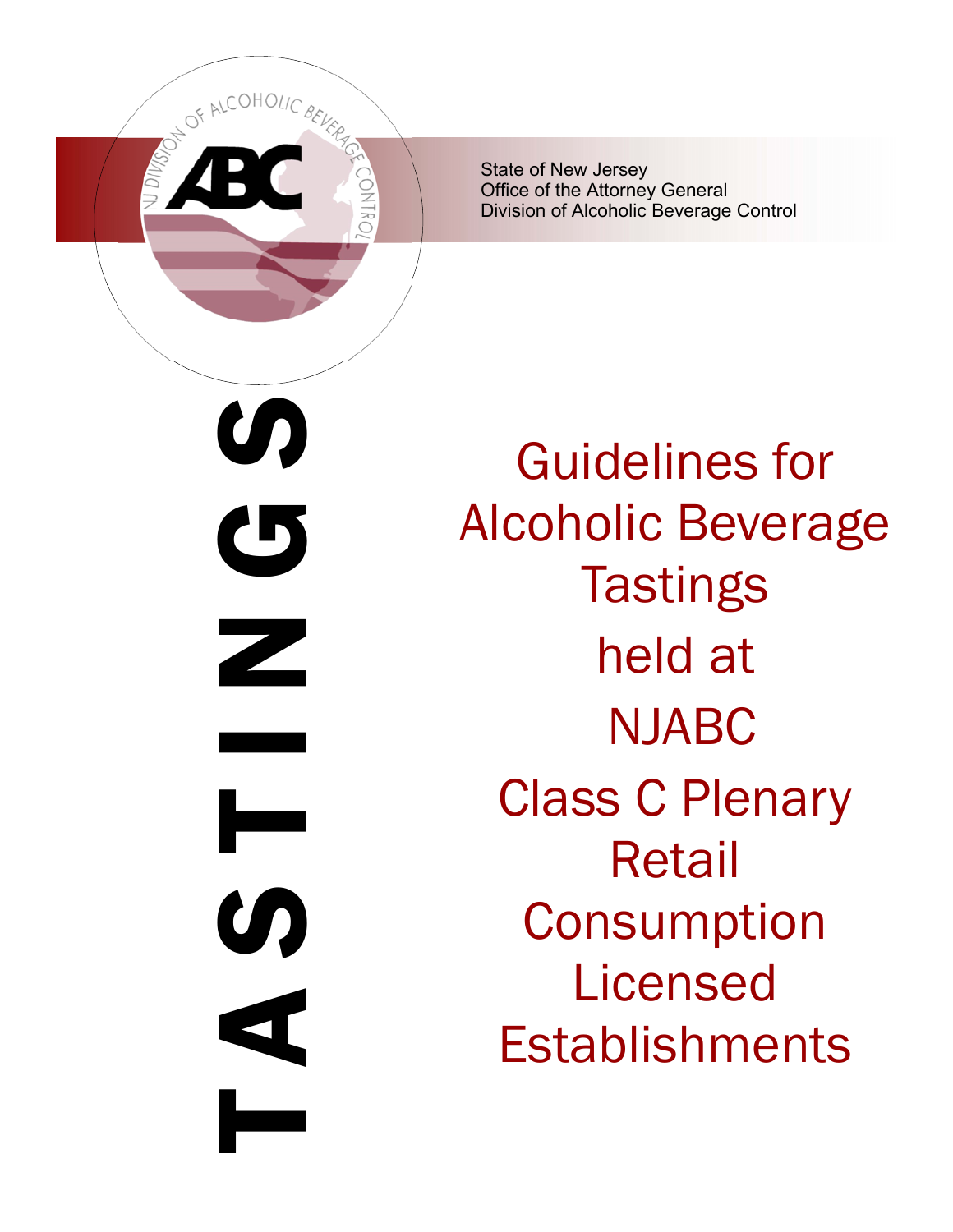## **A PLENARY OR SEASONAL RETAIL CONSUMPTION LICENSEE OR AN ANNUAL STATE PERMITTEE**

"Tasting event" means a scheduled event hosted by a licensee or permittee, at which samples may be provided, that may be open to the general public or limited by invitation. Tasting events are subject to the following requirements:

- 1. The licensee must hold a valid, active Plenary Retail Consumption License or a valid, active Annual State Permit.
- 2. Tasting events shall be scheduled in advance no later than 12:00 noon of the business day prior to the tasting event and may be limited by invitation or open to the general public. A tasting event shall consist of only one category of samples at a time and there must be a two-hour interval between tasting events on any licensed premises. The categories for tasting events are: malt alcoholic beverages, wine, or distilled spirits.
- 3. All alcoholic beverages consumed at the tasting event must be obtained from the inventory of the host licensee or annual state permittee.
- 4. In any one calendar day, servings of alcoholic beverages per person are limited to:

i. No more than four three-ounce samples of a particular malt alcoholic beverage; or

ii. No more than four one-and one-half ounce samples of wine; or

- iii. No more than three one-half ounce samples of distilled spirits.
- 5. Tasting events shall not be offered to any person under the legal age for consuming alcoholic beverages or to intoxicated persons.
- 6. Tasting events are not to be offered when the sale of alcoholic beverages is otherwise prohibited.
- 7. Tasting events may be advertised in any type of media, including but not limited to, print, radio, television, Internet and signs, and these advertisements may include the date, time and location of the event, such as the name and address of the licensed premises and other information regarding the event.
- 8. A licensed supplier, manufacturer, importer, wholesaler, solicitor or authorized representative licensed or permitted by the Division of Alcoholic Beverage Control may provide the licensee, upon whose premises the tasting event will be held, with permissible advertising and promotional materials for use at the event and permissible consumer novelties for distribution to consumers attending the event.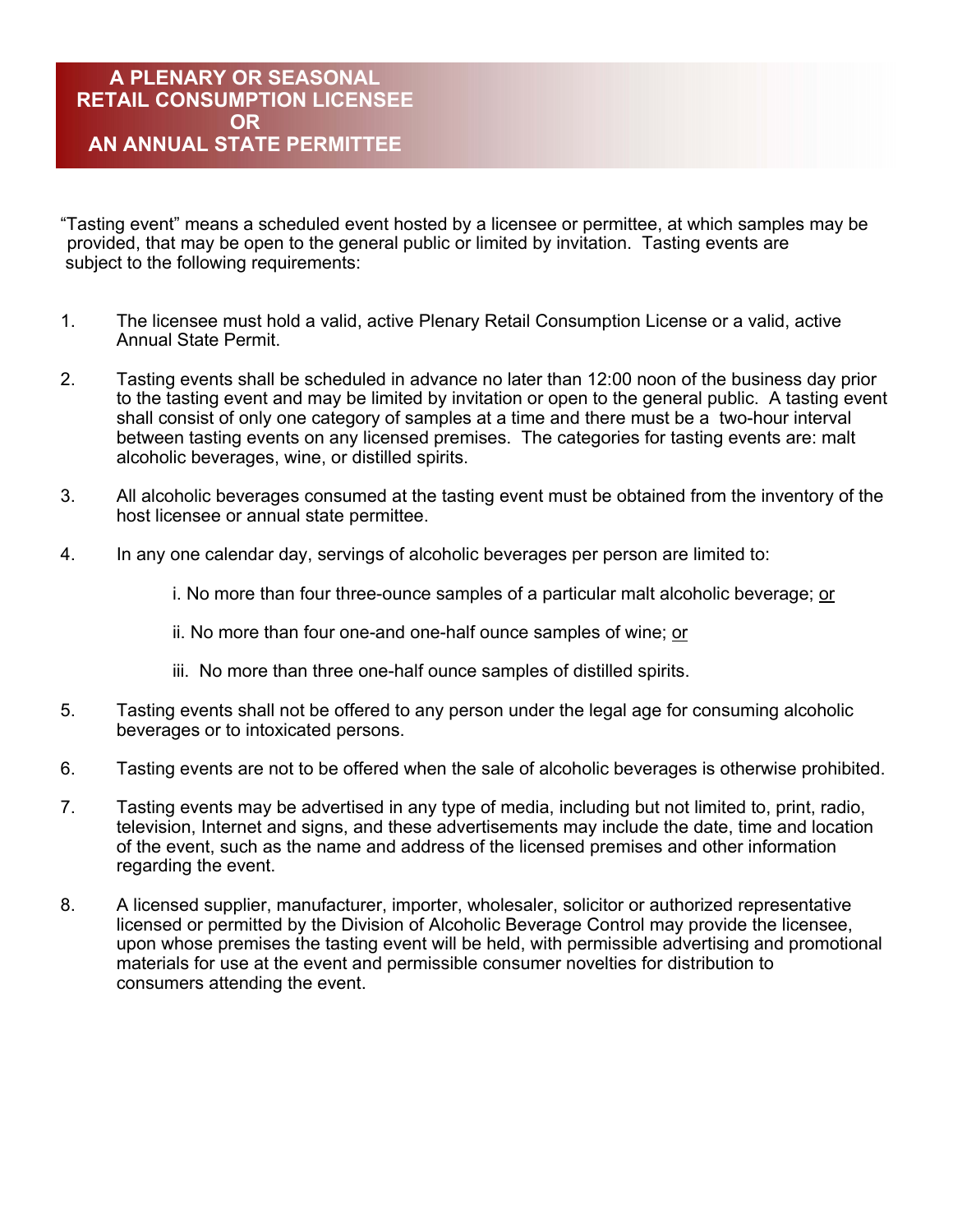- 9. Any licensed or permitted supplier, manufacturer, importer, wholesaler, solicitor or an authorized representative licensed or permitted by the Division of Alcoholic Beverage Control may participate in, assist with, and promote consumer wine, beer, and spirits tasting events up to two times per month at a licensed premises. However, samples shall not be served by any employee of a wholesale licensee that sells alcoholic beverage products directly to retailers; nor may they take orders or solicit sales to consumers. **For purposes of this section**: 1) a wholesale licensee is one who sells to retailers and files a CPL (Current Price List) with the Division; and 2) an authorized representative includes those individuals covered by a Special Marketing Agent Permit.
- 10. To participate in any tasting event, a supplier, manufacturer, importer, wholesaler, solicitor or an authorized representative licensed or permitted by the Division of Alcoholic Beverage Control, must have a Consumer Tasting Permit for Wholesale Licensees (CTW). The fee for the CTW permit shall be \$200.00 and an additional \$200.00 permit for each solicitor or duly authorized representative.
- 11. Consumption licensees utilizing a sampling kiosk or automatic dispenser for sampling are subject to these tasting regulations and are responsible for the monitoring of such activity.